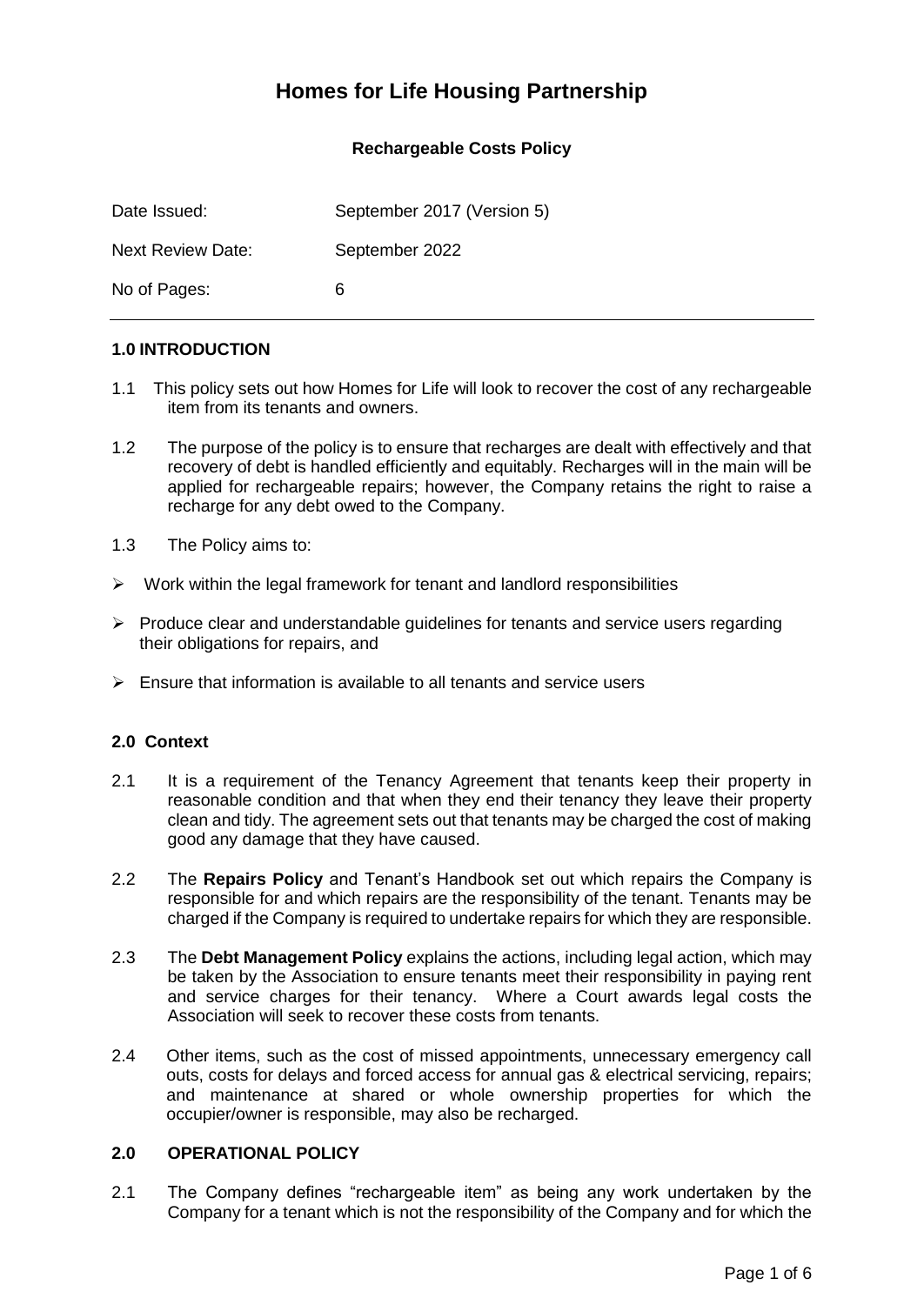Company will be charged a fee. This can include repairs, enhancements, cleaning or re-decoration, court costs .

- 2.2 In general, the obligations for repairs are established in law and specified in the Tenancy Agreement signed by each resident on or before the date of entry to a property.
- 2.3 From time to time tenants may ask us to undertake work which is their responsibility. In these circumstances, the tenant will be informed that the work would be rechargeable and that we will require payment in advance (or agreement to a schedule of repayment) before undertaking the work. In emergencies, (e.g. gaining entry when the tenant has lost their keys), the requirement for payment in advance **may** be waived provided that the tenant agrees that they will meet the cost of the work.
- 2.4 In summary the Company is responsible for the structure and exterior of the building, for installations and for the insurance of the building and:

The Company agrees to give the tenant 24 hours notification of access for routine maintenance.

The Company will take reasonable care to keep common parts in repair.

- 2.5 The Tenant is responsible for:
	- Internal re-decoration of the property
	- Specific repair items, such as but not exclusively ;
		- o Damage to glass,
		- o Choked sinks or WC where tenant is at fault eg toys in WC or fat poured down sink
		- o Replacement of keys,
		- o Plugs & chains,
		- $\circ$  After 1<sup>st</sup> replacement in tenancy tenant responsible for W.C. seat,
		- o Showers unless fitted by Homes for Life,
		- o Plugs & fuses,
		- o T.V aerials (unless communal),
		- o Smoke detector batteries
		- $\circ$  Lighting to front and rear doors.
		- o Replacement of lost or broken keys,
		- o Skirting boards damaged by D.I.Y,
		- o Adjusting doors to accommodate floor finish (e.g. thick pile carpets),
		- $\circ$  Window broken glass (unless reported as vandalism to police),
		- o Walls where damage caused by decoration,
		- o External items such as sheds, carports that have been not provided by Homes for Life ,
		- o Clothes ropes, replacement of rotary drier other than where the rotary drier is provided as part of communal provision.
		- $\circ$  Repairs required due to unauthorized or unsatisfactory alterations / additions to the property
		- o Infestations if found to be caused by the tenant's own neglect
		- o Accidental damage to sanitary wear e.g cracked wash hand basin, wc
		- o Accidental damage to pass doors
		- $\circ$  Damage to kitchen units eg scorch marks to work bunker
	- Damage caused by the police following a lawful raid at a property, which results in an arrest
	- The cost of removing any goods or belongings left at the property on tenancy termination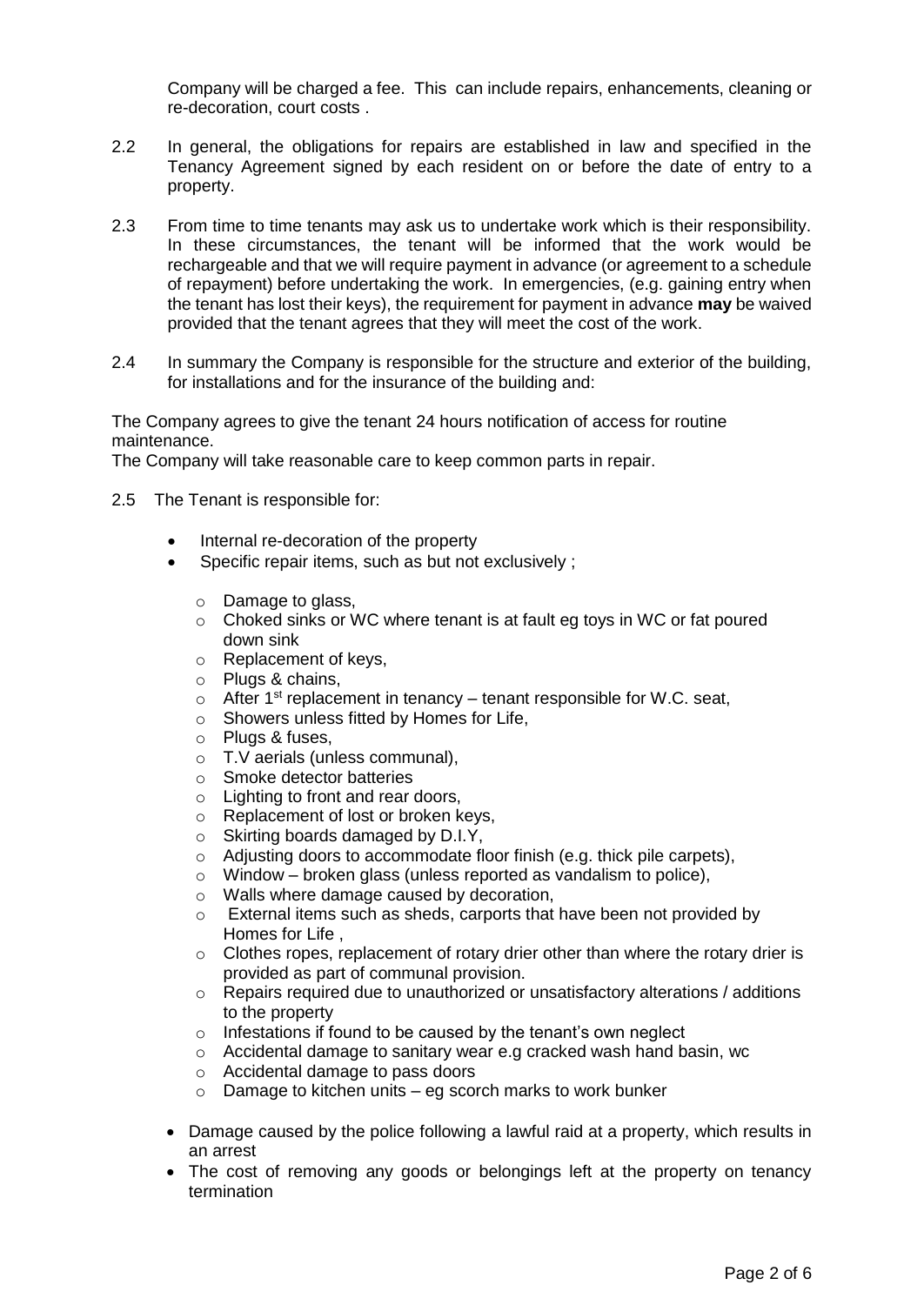- Any damage to the property, common areas, individual garden or access areas through neglect, accidental damage or wilful vandalism, caused by the tenant, their family or their visitors
- 2.6 If the tenant fails in any of these responsibilities the company may carry out the work and recover the costs from the tenant. We will however take a sympathetic approach to minor repairs which would normally be charged to the tenant, where the tenant is elderly, physically or mentally impaired (i.e. having a clinically recognised illness or disability) or otherwise frail.

## **3.0 Breach of Tenancy** - **Enforcement action**

- 3.1 Where a tenant has caused serious damage to their property or has caused damage to their property on repeated occasions, enforcement action may be taken for breach of tenancy, in addition to charging the tenant for the cost of the repair.
- 3.2 Routine estate management inspections may highlight, for example, untidy gardens, open spaces and grassed areas, discarded domestic appliances within garden grounds or stairwells, household rubbish, etc. The Company may required to remove such items or tidy gardens, in enforcing tenancy conditions, where the tenant fails to cooperate.

#### **4.0 Procedures for Dealing with Rechargeable Items**

- 4.1 When a repair, for which a tenant is responsible, is reported and the work is carried out the tenant will be notified in writing that they will receive an invoice for the work.
- 4.2 The Tenant is responsible for any damage to the house and to all furnishings, fittings and fixtures caused by negligence or wilful vandalism on the part of the Tenant or any member of the Tenant's household or any visitor. Where Homes for Life Housing Partnership need to carry out such repairs; these repairs will be recharged to the tenant.
- 4.3 Once notification of termination of a tenancy has been received, the Housing Officer will visit the tenant to ascertain whether repairs are necessary*.* The Housing Officer will arrange for an estimate of any repairs or maintenance, which is the responsibility of the tenant, and a report will be prepared. The Housing Officer will inform the tenant in writing of the work required in order to give the tenant sufficient time to make good the repair work his or herself and indicating a date for a second inspection of the property. Following a second inspection, if the tenant has failed to carry out the repair the Housing Officer will arrange for the work to be carried out and for an invoice to be issued to the tenant.
- 4.4 For all rechargeable repairs, if the invoice is not settled, the first reminder letter to the tenant for the repair bill will be issued 14 days after the invoice.
- 4.5 Failure to pay the outstanding invoice in full will result in a second and final reminder being sent informing the tenant that the issue will be referred to the Board of Homes for Life Housing Partnership, with a recommendation to proceed with legal action for recovery of the debt. The second and final reminder will be sent to the tenant 28 days following the issue of original invoice.
- 4.6 Failure to contact Homes for Life Housing Partnership on receipt of the second and final reminder will result in normal debt recovery procedures being instigated. The tenant will be given notice that the Board intend to proceed with legal action for recovery of the debt.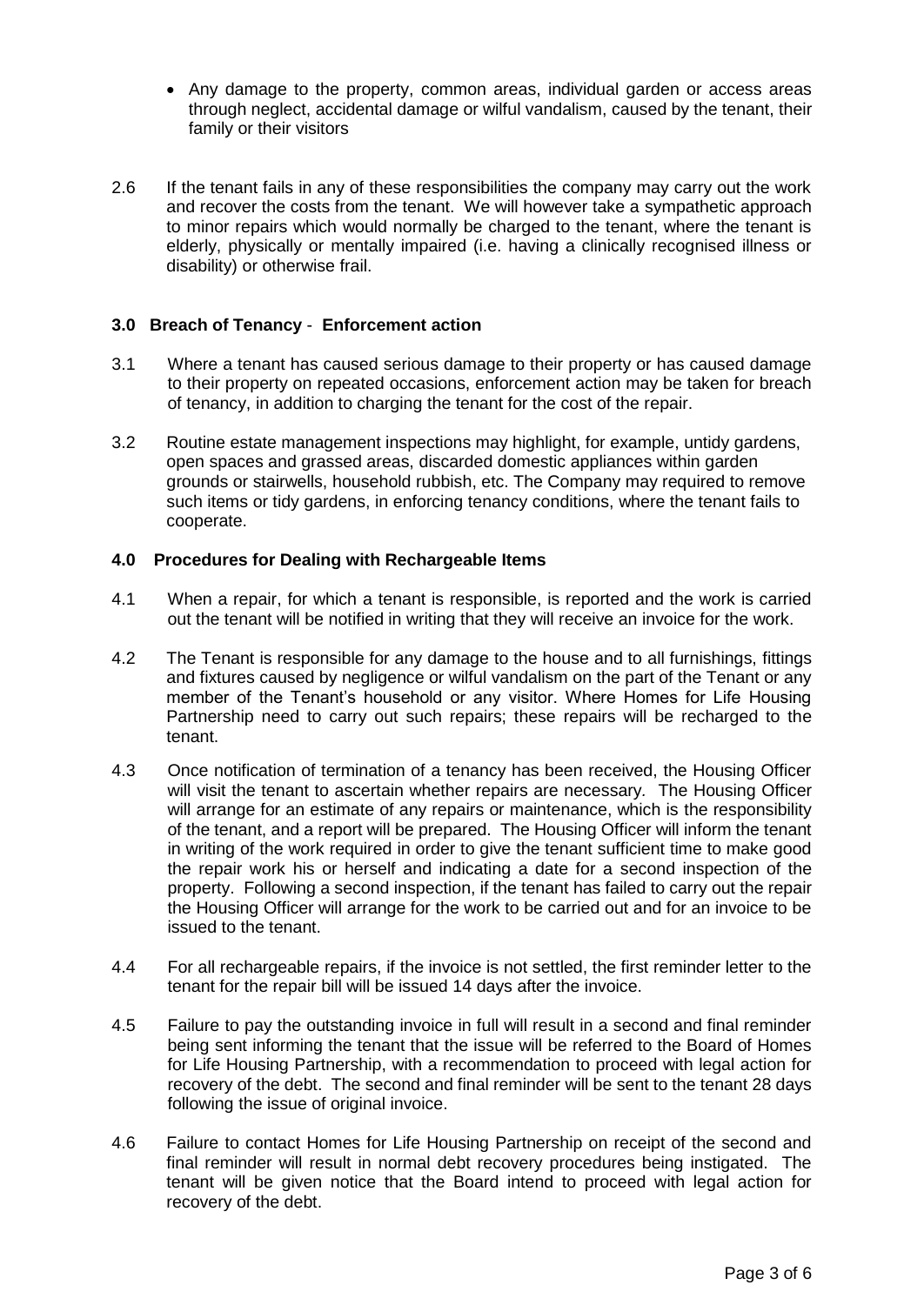4.7 The cost effectiveness of actively pursuing relatively small repair accounts will be considered at all times. The Company will therefore write-off repair accounts at the financial year end where a reasonable attempt to collect has been made. This will not prevent the money being collected at a later date.

## **5.0 Early Payment Discount**

5.1 In recognition of the time and costs saved in administration of chasing up non payments, tenants who pay the first invoice in full within 7 days will be offered a 10 % discount of the total bill.

## **6.0 Exemptions to paying for rechargeable items**

- 6.1 Tenants or occupiers will not have to pay for rechargeable items in the following circumstances:
	- If the damage is a result of vandalism by a third party and a crime reference number has been provided to the Company within 7 calendar days (an incident number will not be sufficient).
	- If the damage is caused as a result of domestic violence, harassment or hate crime and this has been reported to the Police / ASB Team. In these circumstances, we would require a crime number from the Police. However, if action is taken to remove a joint tenant from a tenancy as a result of domestic violence, the cost of any damage will be recharged to the perpetrator.
	- Where forced entry has taken place due to concerns about the well-being of the tenant or occupier
	- We may however take a sympathetic approach to minor repairs which would normally be charged to the tenant, where the tenant is elderly or vulnerable.

## **7.0 Appeals**

- 7.1 All tenants will be made aware of the right of appeal.
- 7.2 Tenants should be encouraged to submit their appeal in writing.
- 7.3 An account will not be raised until the outcome of the appeal is known.
- 7.4 The Business Manager will consider the appeal taking cognisance of any special circumstances put forward by the tenant and inform the tenant of his / her decision in writing.
- 7.4.1 A further right of appeal to the Board of Directors will be available to tenants who are dissatisfied with the Business Managers decision, in accordance with the Company's Complaints Policy.

## **8.0 MONITORING AND REVIEW**

The application of this Policy will be reviewed annually and a formal review of the policy will take place every five years.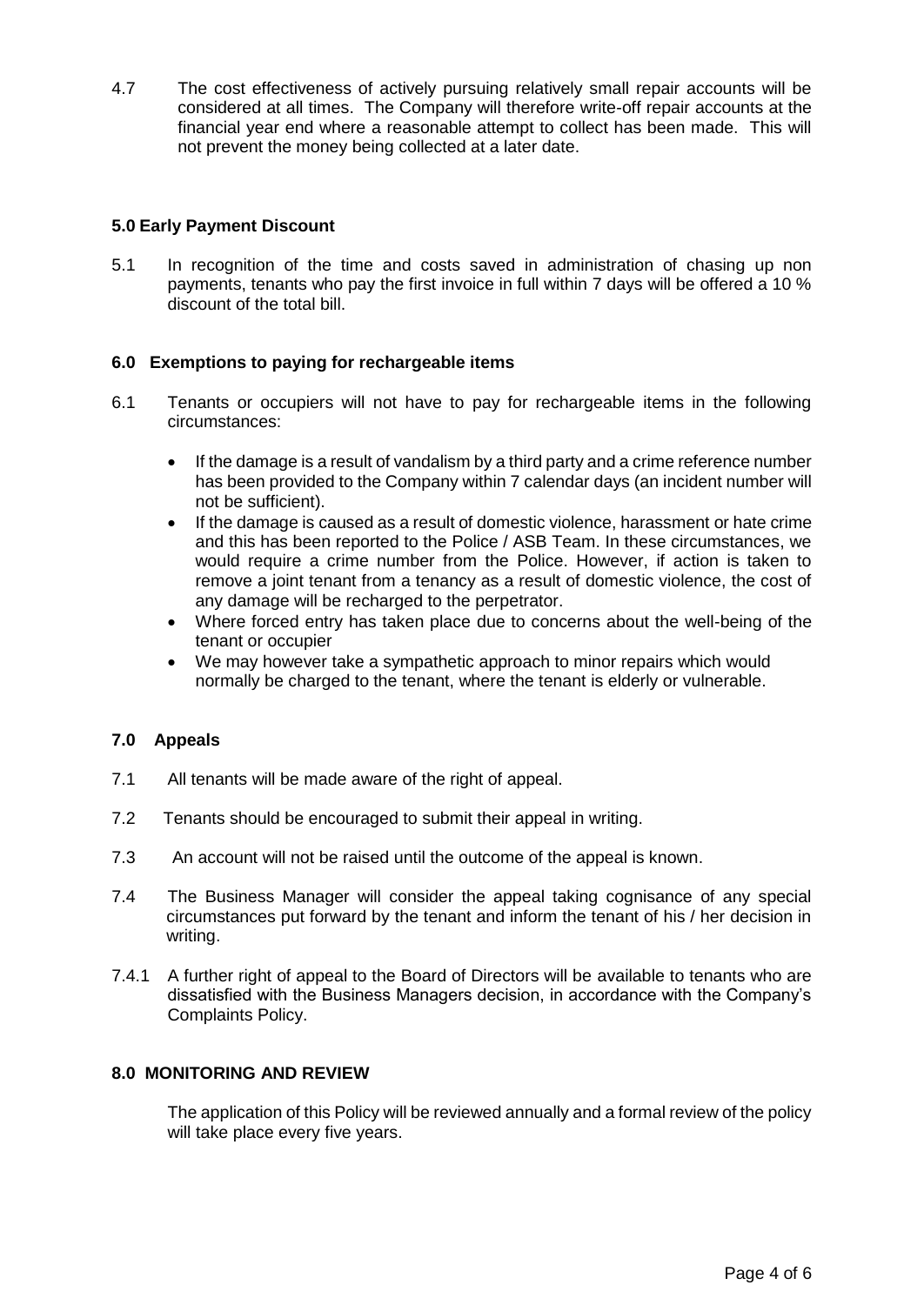## **Indicative Recharge Costs at 2018-19 rates**

These costs will apply for items which are deemed to be the tenant's responsibility under the lease or where replacement is required due to tenant damage or loss, whether accidental or otherwise. **The list is not intended to be comprehensive- it includes only more common items**. Costs shown are for replacements during tenancies. Where works require to be completed to empty properties, for relet, contractors' rates are higher and therefore recharges would also be higher. **Homes for Life reserve the right to recover actual costs if these are significantly higher than anticipated based on initial reports from tenants.**

| <b>SECURITY</b>                                                                           |         |  |
|-------------------------------------------------------------------------------------------|---------|--|
| Change of lock including forced entry (where keys lost or stolen)                         | £83.00  |  |
| Change of mortice lock without forced entry (where keys lost or stolen)                   | £47.00  |  |
| Change of cylinder lock without forced entry (where keys lost or stolen)                  |         |  |
| <b>PLUMBING</b>                                                                           |         |  |
| Replace WC seat                                                                           |         |  |
| Replace damaged sanitary ware due to any accidental damage or misuse                      |         |  |
| Wash Hand Basin & Pedestal (set)                                                          | £242.14 |  |
| <b>Bath</b>                                                                               | £490.84 |  |
| Replacing cracked whb                                                                     |         |  |
| <b>Replacing WC</b>                                                                       |         |  |
| Inset sinktop                                                                             |         |  |
| Silicon Seals above baths, basins, sinks or showers- per item                             |         |  |
| Resecure loose sanitaryware- per item                                                     | £32.55  |  |
| Flooding caused by faulty tenant appliances, connections or misuse                        |         |  |
| Choked sinks or basin (where tenant is at fault-eg blockages of hair/fat /food/soap)      |         |  |
| Choked wc (where tenant is at fault- eg nappies, sanitary pads, condoms, brushes etc)     |         |  |
| Additional cost for pressure jetting to clear chokes                                      | £114.75 |  |
| <b>JOINERY</b>                                                                            |         |  |
| Make good damage to doors, skirtings and other woodwork - cost per item                   |         |  |
| Renew set of external door handles                                                        |         |  |
| Renew other door or window ironmongery -cost per item- including fire door closers        |         |  |
| Renew damaged or missing pass door- fire rated                                            |         |  |
| Renew damaged or missing pass door- other                                                 |         |  |
| Replace door closer - Perko<br>each                                                       |         |  |
| Renew damaged bath panel                                                                  | £31.97  |  |
| Renew damaged timber flooring -<br>cost per m2                                            | £59.36  |  |
| Replace skirting to all perimeter of room: floor area up to 20 sq m.                      |         |  |
| Renew damaged external meter box                                                          |         |  |
| Window - Replacement of broken glass (unless due to vandalism and reported to police)     |         |  |
| Window - Additional cost for temporary boarding to window                                 |         |  |
| Window - Replace double glazed unit to window                                             |         |  |
| Free blocked window vents (if can't be cleared then replacement would be required at      |         |  |
| additional cost)                                                                          |         |  |
| Replacement of damaged rotary drier (Higher cost includes renewing concrete base,         |         |  |
| whereas lower cost is for fitting to existing sound base and sleeve0                      |         |  |
| Removal and or reinstatement required due to unauthorized or unsatisfactory alterations / |         |  |
| additions to the property                                                                 |         |  |
| <b>ELECTRICAL</b>                                                                         |         |  |
| Replace damaged electrical sockets or switches- per item                                  |         |  |
| Replace non compliant light fitting                                                       |         |  |